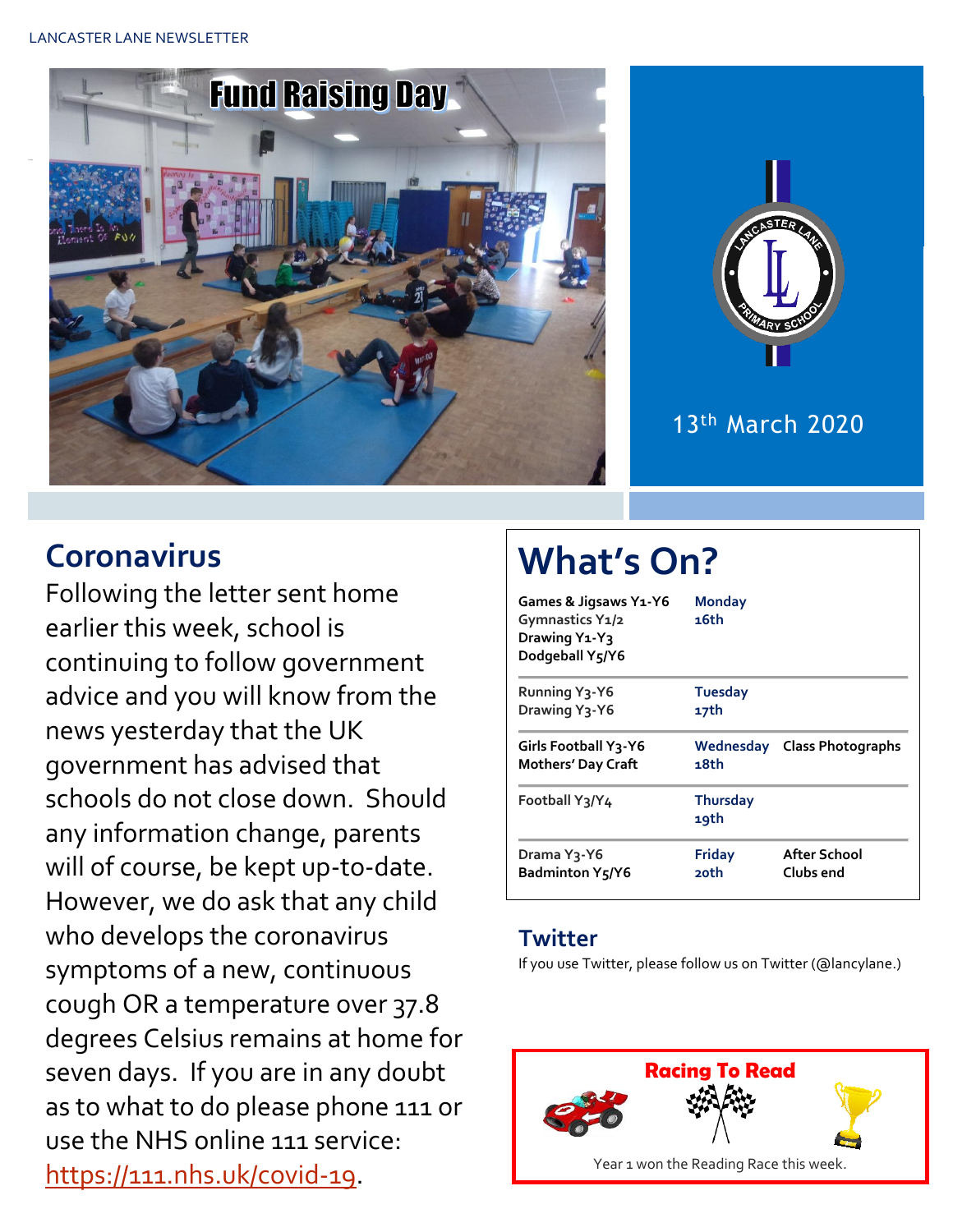# **After School Clubs**

After school clubs will finish on Friday, 20th March and will recommence after Easter.

# **Parents' Evenings**

Appointments for parent meetings with teachers can be made tonight via ParentMail from 6pm. There are two sessions available: 1st session – from 9.10am 2nd session – from 3.30pm Please check both sessions for availability. If you have siblings in different classes, please allow a 10 minute gap between each appointment. If you have any problems at all, please ring or call into the office where we can assist you.

# **Fundraising**

Thank you to all the parents who contributed towards our fundraiser. If you forgot to send the pound in, please drop it into the school office.

## **Outside Achievements**

Ben (Y2) won a trophy for his Ten Pin Bowling skills, Isobel (Y3) received Tennis Player of the Week and Isobel (Y4) gained her World Thinking Day badge at Brownies. Well done to all of you.



Year 2 went on a Mini-Beast Hunt.



The children enjoyed indoor volleyball.